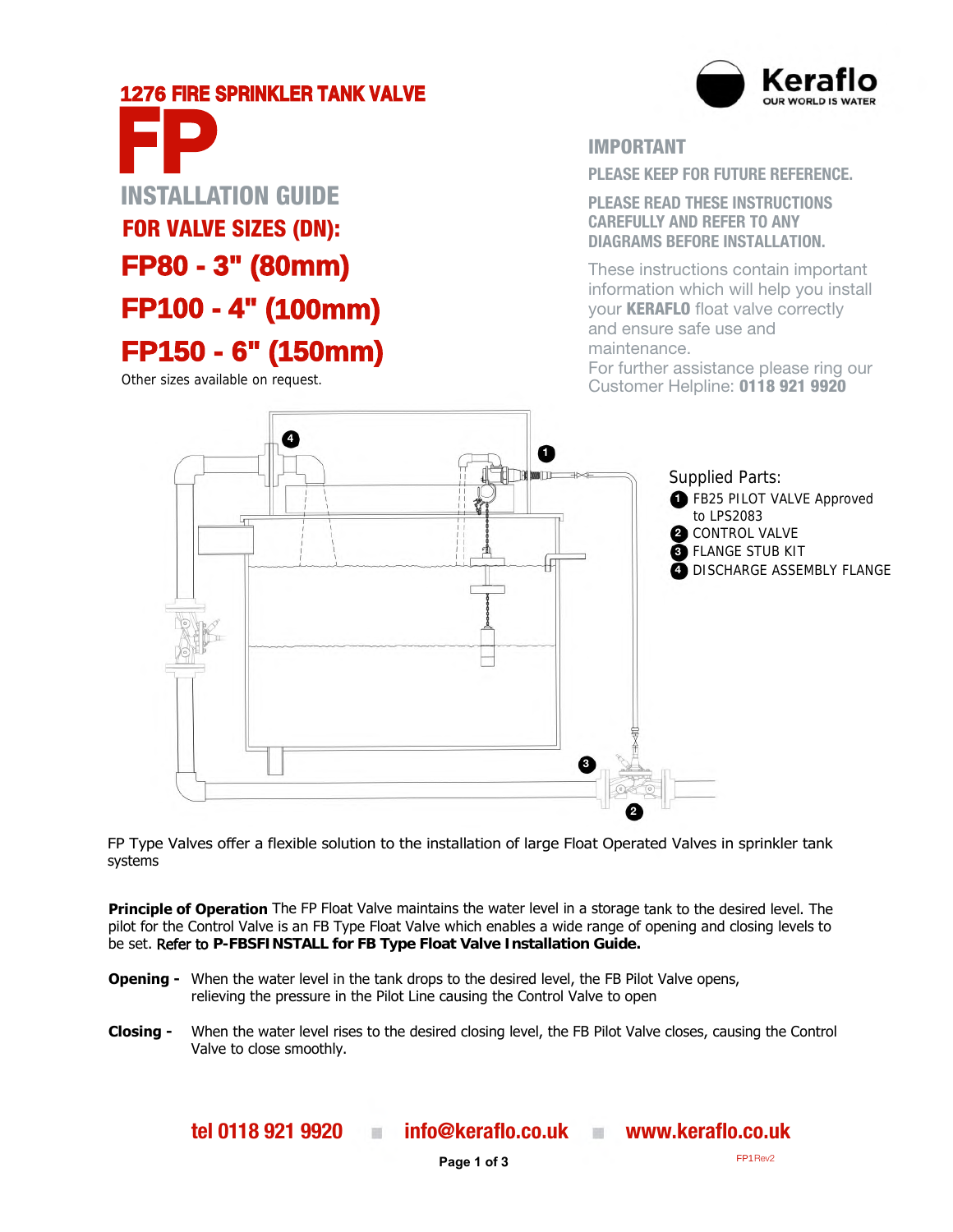



Installation of valves should be in accordance with The Water Supply (Water Fittings) Regulations 1999 and BS **8558:2015 AND BS EN806.**

Control Valve Location There are four options for the mounting of the Control Valve -

- 1. Outside the tank at floor level.
- 2. Outside the tank above the tank water level.
- 3. Inside the tank above the tank water level.
- 4. Vertically in the rising main 150mm (6 inch) only. Note: This option does not require a strainer.

For new installations, options 1 or 4 are recommended since they facilitate installation, maintenance and avoid tank wall stress.

**Strainers** It is recommended that a coarse particle strainer is installed upstream of the control valve to prevent debris entering it unless the control valve is positioned as in option 4.

**FB Pilot Valve Location** The FB Pilot Valve must be inside the tank above the water level. Refer to the FB Installation Instructions P-FBSFINSTALL. To reduce the effects of turbulence, it is recommended that the FB Valve is mounted away from the main discharge, e.g. on the opposing wall of a raised valve chamber.

Stilling Wells & Baffles Generally a stilling well around the FB Pilot Float is not necessary. However, if the Float is unavoidably close to the discharge, calming measures around the Float may be required. This could consist of a large plastic tube - at least 150mm internal diameter.

**Discharge Position** If an air gap is required for back flow protection, the discharge must be above the water level. If an air gap is not required, the discharge could be connected towards the bottom of the tank.

Servicing Valves A servicing valve (not supplied) must be fitted upstream of the Control Valve and between the Control Valve and the FB Pilot Float Valve.